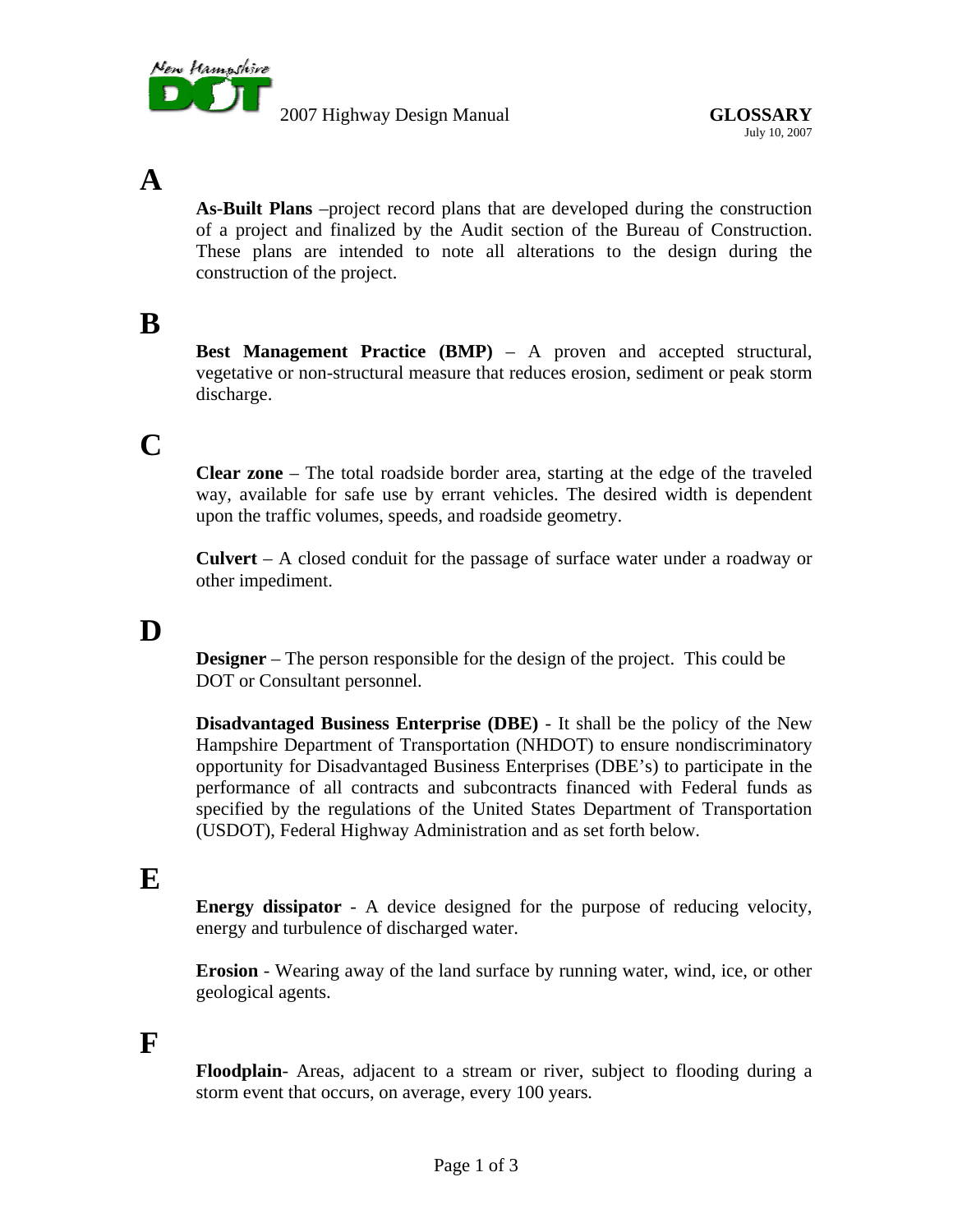

2007 Highway Design Manual **GLOSSARY**

**Floodway** *-* The channel of a river or stream, and those portions of the floodplains adjoining the channel, that are reasonably required to efficiently carry and discharge the peak flow of the regulatory flood of any river or stream.

**Freeboard** *-* The vertical distance from the top of an embankment to the highest water elevation expected for the largest design storm stored.

# **G**

**Geodetic Survey** *-* A survey of a large land area in which corrections are made for the curvature of the earth's surface.

## **H**

**Hydrograph** - A graph showing variation in the water depth or discharge in a stream or channel versus time.

# **I**

**Infiltration** *-* The downward movement of water from the surface to the subsoil.

#### **N**

**National Pollutant Discharge Elimination System (NPDES)** - A provision of the Clean Water Act that prohibits discharge of pollutants into waters of the United States unless a special permit is issued by the EPA or state.

## **P**

**Photogrammetry** – the science of making reliable measurements by the use of photographs and especially aerial photographs (as in surveying)

**Plannimetric** – made by means of an instrument for measuring the area of a plane figure (planimeter) by tracing its boundary line.

**Proposal** – The assembled set of contract provisions used to administer the project. This document contains project specific requirements, Federal and State requirements and required permits.

# **S**

**Sediment** *-* Particles of soil and rock transported, carried, or deposited by water.

**Spillway** *-* An open or closed channel used to convey excess water from a reservoir.